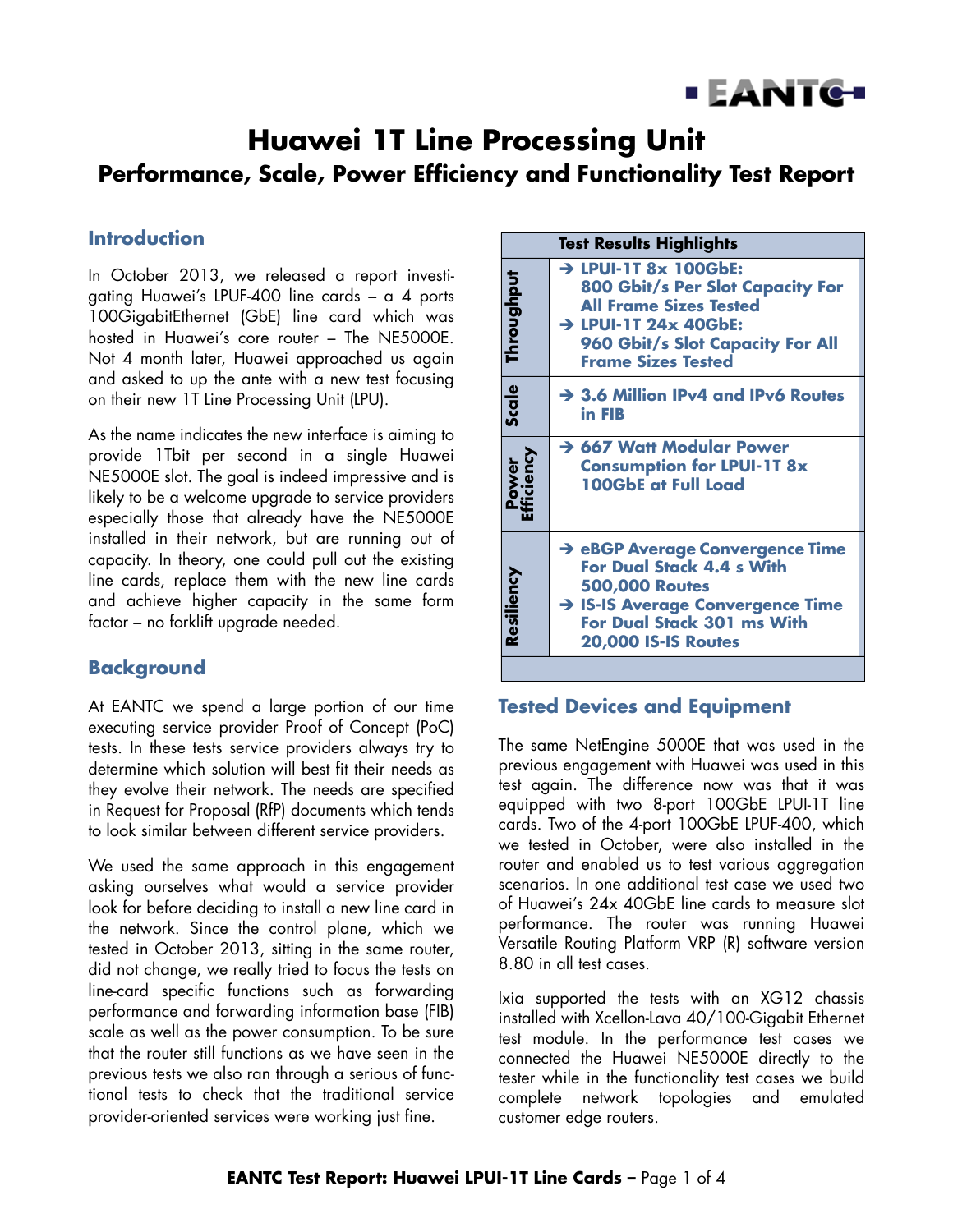



#### **Figure 1: Huawei NE5000E and LPUI-1T Cards**

### **Test Results: Performance**

The main focus of the tests was the performance of the new line cards. Two variants of the LPUI-1T were available for the tests: the 8x 100GbE and the 24x 40GbE. We tested each of the line cards by itself using the same methodology. Each setup included two line cards of the same type sending traffic from ingress ports on one line card to the other line card.

We followed the methodology specified in RFC 2544 for throughput measurements with a few slight modifications: the smallest frame size used, at Huawei's recommendation, was 128 bytes and the largest 9000 bytes. We also ran a test in which a mix of packets was used, with frame sizes spread across the spectrum from 64-byte to 9000 bytes, with emphasis on the smaller frame sizes.

#### **Throughput of LPUI-1T 8x100GbE**

The results of the first test showed that the performance of the LPUI-1T line card matched its port capacity. In all frame sizes and all test runs we measured line rate forwarding of 800Gbit/s per slot. The latency followed the frame sizes, as expected, and was spread between maximum of 22 microseconds for frame size 128 bytes and 21 microseconds for 9000 bytes.

We repeated the same test for a mix of 80% IPv4 and 20% IPv6 traffic. Adding IPv6 to the mix did

not decrease the performance of the router nor did we record higher latency.

Since this test campaign was based on the previous set of tests that used Huawei's LPUF-400 we asked Huawei to supply us with two such line cards so we could measure the throughput between the new line card and two of the previously-tested line cards. We wanted to confirm that service providers increasing their network capacity slowly will continue enjoying healthy operations. We executed the test with IPv4 traffic only and measured the same performance as in the previous test setup with comparable latency.

### **Throughput of LPUI-1T 24x40GbE**

The results of the 24 ports 40 GbE tests (using QSFP+) allowed us to get closer to the suggested performance of the line card. Since we had 24 ports of 40GigabitEthernet, we could expect to achieve 960Gbit/s per slot. And indeed, this was the performance we measured.

Since so many ports were required for the test, we used the so-called "snake" configuration in which only two tester ports are needed: an ingress port sending to the first device under test port and an egress port receiving the traffic. The QSFP+ ports on the line cards we tested were configured in such a way that each was cabled to the next port. Using logical connections in the router, traffic was forced to leave each port to the next port on that connection.

While the tester could only measure 40Gbit/s, in order to measure said value the whole test bed had to support the aggregation of the 40Gbit/ multiplied by the number of ports which is why we could safely report that the Huawei 24x40GbE line cards supported 960 Gbit/s per slot.

We followed the same system and configuration in this test and measured also the performance for a mix of IPv4 and IPv6 traffic. The results showed that mixing IPv4 and IPv6 traffic, at the 80%/20% ratio we used, did not adversely influence the forwarding performance of the solution.

We also measured latency in both 24x40GbE test cases, however, the use of the "snake" configuration meant that by the time the test packet left the router, the latency was multiplied 24 times. This meant that the results could not be used but in general, after dividing them by 24, matches the performance of the 8x100GbE line cards.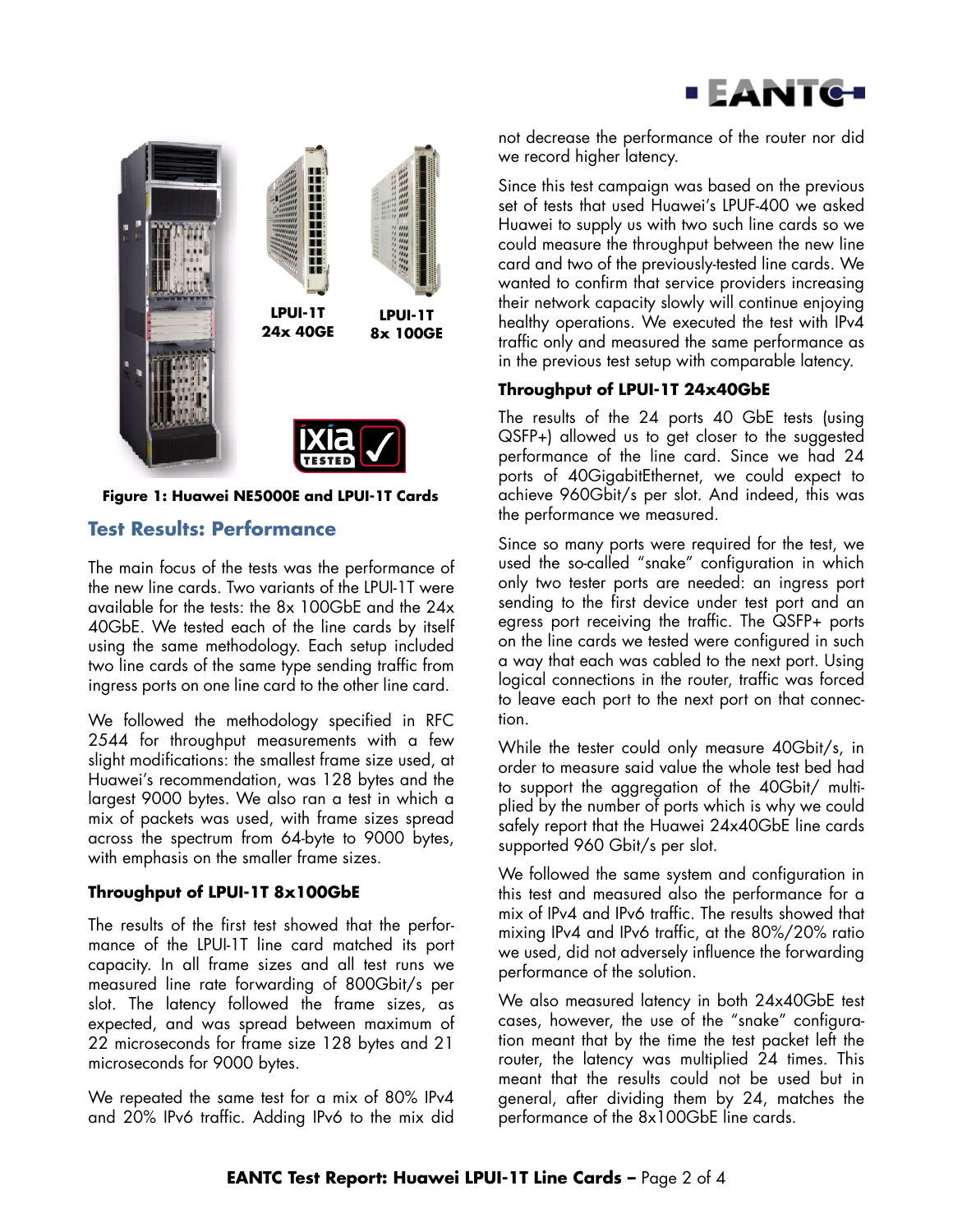



**Figure 2: 960Gbit/s Per Line Card Test Results**

The table below shows the results of the forwarding performance tests:

| <b>Test</b><br><b>Focus</b>                       | <b>Test</b><br><b>Parameters</b>                                        | <b>Results</b>        |
|---------------------------------------------------|-------------------------------------------------------------------------|-----------------------|
| Two 8x<br>100GbE<br>(All across the<br>backplane) | Frame Sizes 128-<br>9000 Bytes and IMIX<br>IPv4 and IPv6 traffic<br>mix | 800Gbit/s<br>per slot |
| One $8x$<br>100GbE to<br>2x4x100GbE               | Frame Sizes 128-<br>9000 Bytes and IMIX<br>IPv4 only                    | 800Gbit/s<br>per slot |
| Two<br>24x40GbE<br>(All across the<br>backplane)  | Frame Sizes 128-<br>9000 Bytes and IMIX<br>IPv4 and IPv6 traffic<br>mix | 960Gbit/s<br>per slot |

# **Test Results: Power Efficiency**

The current pressure that service providers are experiencing in keeping their networks profitable translates to an intense focus on the operational cost (OPEX). Huawei was keen on demonstrating that the new LPUI-1T is actually more power efficient than the previous module we tested. Once again, we followed the test methodology defined in ATIS-0600015.03.2013 specification, performing two test runs. All tests used Huawei's basic (default) mode.

#### **Power Consumption of a Representative Chassis Configuration**

The first test run involved a fully populated chassis with heterogeneous line cards. Huawei provided two LPUI-1T 8x100GbE line cards along side two 4x100GbE and 12 10x10GbE line cards. With this, all line card slots in the chassis were filled. We calculated the weighted energy consumption to be

7,186, while the power consumption at 100% load was 7,683 watts.

This value was needed in order to allow us to calculate the power consumption of a single LPUI-1T 8x 100GbE which was the real interesting value that Huawei wanted us to measure. This measurement is different than the one we executed in the October, 2013 report. Huawei explained that the focus on a single line card power consumption would allow service providers to understand and calculate the power needed to support the systems as they migrate towards the new LPUI-1T. We complied with Huawei's suggestions and performed an additional test to measure just the 8x100GbE line card based on the ATIS standard.

### **Modular Power Consumption of LPUI-1T 8x 100GbE**

In the baseline test we measured the power consumption of a representative NE5000E configuration. In this test we repeated the measurement with one significant change: the LPUI-1T 8x100GbE module was removed before the tests started. This allowed us to follow the ATIS methodology in calculating the power required to drive the line card – by a process of eliminating.

We measured that the system's weighted energy consumption was 6,603 Watts which meant that, by subtracting this value from the full chassis weighted energy consumption value we arrived at our goal of identifying how much energy will be needed to power a single Huawei LPUI-1T 8x 100GbE line card: 583 Watts. The calculated energy efficiency rating for the line card, which describes how much energy is needed to pass a Gigabit/second through the system, was 0.83 at full load. For reference, the system's power consumption at 100% load, without the LPUI-1T 8x100GbE cards was 7,016 watts.

# **Test Results: Resiliency**

To round up the tests we performed two routingoriented test cases that were meant to measure the convergence time the Huawei NE5000E requires to switch to new path once routes are withdrawn. We used a three-router topology to enable a bypass route in the network and repeated the tests three times to make sure that we do not have any outliers in the results. We present both test results below.